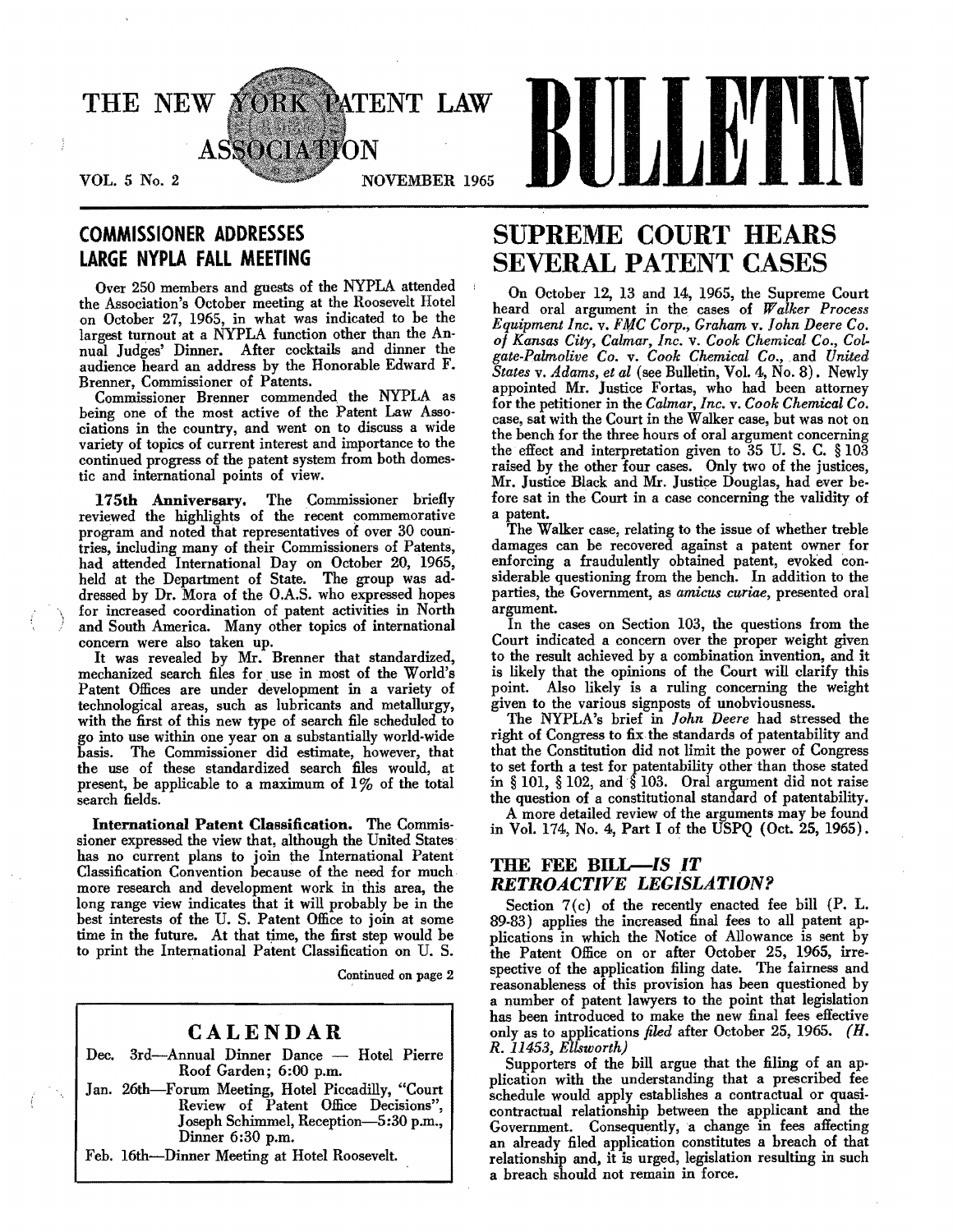Continued from page 1

Patents at issue without actually using the International Patent Classification in the U. S. Patent Office.

The Commissioner reported that an experimental program for the exchange of search results with the German Patent Office in 1000 applications for patent from each country was initiated in July of 1965, and that a year end review of the results of this program, if favorable, may result in an extension of the procedure.

International Standardization. Discussions have been initiated with representatives of various other Patent Offices for harmonizing patent office requirements, pro· cedures, and the patent laws. The Commissioner noted with particular interest that discussions are currently in progress with representatives of the Canadian Patent Office with a view toward standardizing the specification width requirements to make re-typing of the specification unnecessary in cases where an application is to be filed in both the United States and Canada.

The Commissioner also indicated that the United States is currently giving favorable consideration to join· ing the Madrid agreement. (Although not mentioned by the Commissioner, a relatively unpublicized conference of government, bar association and business officials was called by him last spring to consider this subject, along with other international trademark matters. Representatives of the business community voiced their objections to joining the Madrid Arrangement, citing the extension to the U. S. of trademarks which were never in use and the increased administrative burden it would impose on the Patent Office.)

Fees. Turning to the matter of the newly enacted fee bill, the Commissioner noted that, as of October 25, 1965, a \$50 fee must accompany an Appeal Brief, even if the Notice of Appeal was filed prior to that date. The Commissioner also noted that a Joint Working Committee, to work with the Patent Bar, has been established by the Patent Office to determine the disposition of amendments filed on or after October 25, 1965 containing additional claims but not accompanied by the prescribed fee, and that the results will be the subject of a future notice in the Official Gazette. The week preceding the effective date of the new fees was marked by the issuance of some 6,000 Notices of Allowance, as contrasted with the normal weekly output of about 1500.

New Patent Office Building. The Commissioner expressed the opinion that the construction of a new Patent Office building in Washington, D. C. was effectively ruled out by Secretary of Commerce Connor in a recent speech to the ABA, thus leaving a nearby area in Maryland as a possible location, if any, for the new building. The Commissioner urged the support of the plan for a new building and observed that, with proper support, congressional approval and the necessary monetary appropriations could result in commencement of design and construction in 1966, with completion in 1971 at the earliest. (See article elsewhere in this issue.)

The Commissioner noted that three systems analysis and engineering task forces are currently making an overall systems study of the Patent Office in an effort to pinpoint areas for simplification and saving of time, both in the Support, and Patent Examining, Operations.

The Patent Examining Operation. As of November 1, 1965, the Commissioner informed his audience, a number of changes in Patent Office procedures will be initiated. The Special Examining Procedures now in operation will become permanent. In cases wherein a requirement for restriction appears warranted, the Examiner will contact the attorney by telephone prior to the first office action in an effort to secure an election over the telephone and thus make possible a first action on the merits to expedite the examination of the application. In addition, times provided for response to Office Actions will be reduced from the current 6 and 4 months, to 4 and 3 months, respectively, but to ease the burden of the applicant, one copy of each of the references cited by the Examiner will be furnished free of charge along with the Office Action, and interviews after Final Rejection will still be permitted.

The Commissioner also observed that as of November 1, 1965, if an application appears to contain allowable subject matter after initial review and search, the Examiner will be urged to contact the attorney by telephone in an effort to place the case in condition for allowance by preliminary amendment and thus make the first Office Action a Notice of Allowance. In such instances, the Commissioner did note that the application file would, in any event, still be fully documented for possible litigation of the ensuing patent, and expressed the hope that this procedure might ultimately result in 25% of First Office Action taking the form of Notices of Allowance. These changes are more fully discussed in the text of an address to the Examining Corps by Assistant Commissioner Wahl, appearing in 819 O.G. 896 (Oct. 19, 1965).

Presidential Commission. The Commissioner ob· served that the 14 member Presidential Commission on Patents met in August and October of 1965. It will meet again in December, 1965, and hopes to file a Preliminary Report by April 8, 1966, and a Final Report by October 8, 1966. He indicated that Secretary of Commerce Connor had named him· as his designee on the Commission.

The Commissioner described fiscal 1966 as a "crucial year" for the U. S. Patent Office, estimated the filing of over 90,000 applications for U. S. Patent during this period, and expressed a desire for 100,000 disposals, including the issuance of 68,000 U.S. Patents-as compared to a previous high of 55,000 issues-during fiscal 1966.

Question and Answer Period. In response to questions at the completion of his address, the Commissioner observed that a detailed survey of the practice of request· ing attorneys to include a list of the most pertinent references of which they are aware with the application as filed, had not proven the practice to be particularly helpful to the Examining Corps, and that the practice would, accordingly, not be made mandatory. The Com· missioner also observed that the possibility of enabling the charging of Patent Office fees to attorney's deposit accounts had been considered, but had not proven practicable because of the difficulty arising from defunct deposit accounts.

The meeting was closed with an appeal by Albert C. Johnston, 1st Vice President of the Association, to members to make their ideas and suggestions for improvement of the patent system known to the special committee appointed to coordinate activities between the NYPLA and the Presidential Commission. Communications should be addressed to W. Houston Kenyon, Jr., 165 Broadway, New York, New York 10006. '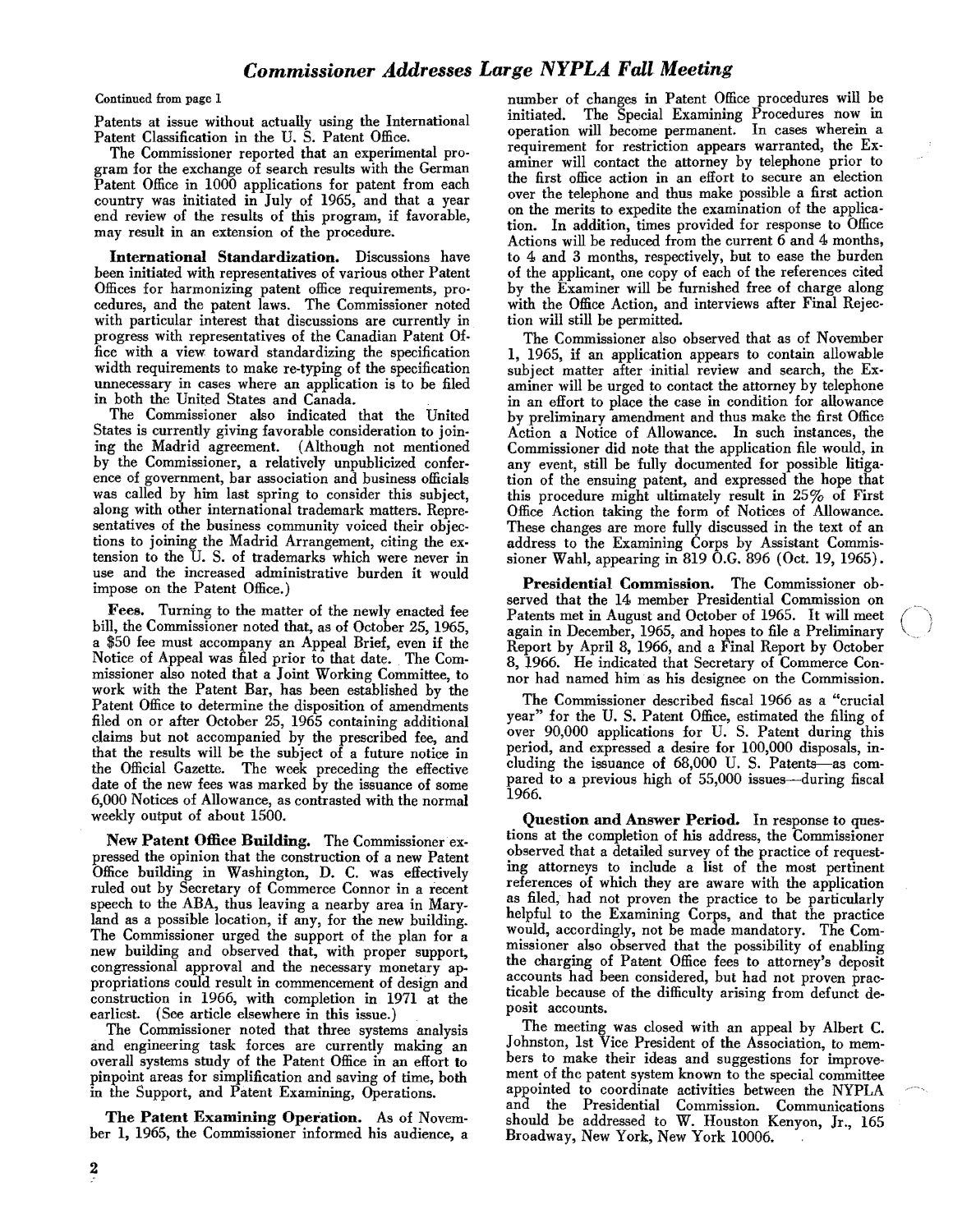A number of bills of interest to patent practitioners are being considered by Congress:

S. 1971-Williams proposes that the question of obviousness under 35 USC 103 be made a matter solely for judicial determination. Refusal of a patent uuder 35 USC 102 remains the responsibility of the Patent Office.

S. 2207-McClellan is directed toward simplifying the procedure to be followed in patent and trademark appeals before the CCPA by eliminating the requirements for "reasons of appeal." The bill is similar to  $H. R.$ 7553-Willis, drafted by Judge Rich, which died in the 88th Congress.

S. 2326-Dirksen is the Government patent policy bill approved by the APLA and ABA. The bill is similar to S. 1809-McClellan. It differs principally on two grounds: (1) It denies the Government the right to grant . exclusive licenses, and (2) where Government ownership of patents is provided for in certain fields, this Dirksen bill avoids the language "fields which directly concern the public health, welfare or safety."

B. R. 10022-Morris authorizes the Government to take into account, in the negotiation of contracts, whether it is likely that a valid claim could be made against the United States for patent infringement.

S. 2455-Dirksen proposes that the Patent Office be located in Illinois.

H. R. 2853-Steed, the bill to increase copyright fees, was passed by the House on September 7, 1965. S. 2472-Monroney is the companion bill in the Senate which is awaiting action.

S. 1758, permitting practice before any Federal agency by attorneys without special requirements, was passed by both houses of Congress with an amendment allowing the Patent Office to continue its examination requirement.

Miscellanea-The President enacted the Patent Office budget on August 28.  $\bullet \bullet \bullet$  The renewal term of copyrights has been extended to December 31, 1967, by P. L. 89-164, signed on September 2.  $\bullet \bullet \bullet$  The nomination of Philip E. Mangan as Examiner in Chief in the Patent Office was confirmed by The Senate on October 15, 1965.

## *Announcement*

Copies of an article entitled UMBRAS AND PEN-UMBRAS: THE PATENT GRANT AND ANTITRUST POL-ICY by H. Thomas Austern have been obtained specially for members of the NYPLA and for BULLETIN sub· scribers. The article is a refinement of a widely acclaimed speech given by the Author at the NYPLA annual antitrust meeting on February 24, 1965 (see BULLETIN, Vol. 4, No. 7).

The supply is limited, and therefore, requests will be on a first-come-first-served basis. To order a copy, send a check for \$1.00 made payable to the NYPLA or to the N. Y. Patent Law Assoc. to:

> Edward Halle, Esq. The Franklin National Bank Building 600 Old Country Road Garden City, N. Y.

## **RECENT CASES OF SPECIAL INTEREST**

Patents-Estoppel. Where a defendant in a patent action had previously offered the plaintiff the benefit of defendant's secret process and was rebuffed and then expended money and effort to build up its own market, and where the plaintiff in order to exert coercion on the defendant acquired a patent for the purpose of instituting suit so that the plaintiff might dominate the market, the plaintiff is estopped by lack of clean hands from maintaining the infringement suit, The Borden Co. v. Clearfield Cheese Co., 146 USPQ 660 (W. D. Pa. 1965). Since the plaintiff at one time thought that the patent was invalid or non-infringed when it later desired the defendant to make the product for it and was willing to participate in any infringement, it cannot press its claim with clean hands.

• • • •

Design Patent. A claim for a design patent should be rejected as not being directed to proper subject matter where the design is hidden from view when in normal use, Ex-parte Fesco, 147 USPQ 74 (P. O. B'd of Appeals 1965). Articles which are concealed or obscure in normal use are not proper subjects for design patents, since their appearance is not a matter of concern. Consequently, the disposable vacuum cleaner bag of the design application was not patentable.

Even if the subject of the claim were "often" seen, unless the subject matter were seen in its normal mode of operation, it is not subject to design protection. Thus, even if a printed circuit board were seen when the case for the same is removed, the claim should be refused, Ex parte Jaffe, 147 USPQ 45 (P. O. B'd of Appeals 1964).

• • • •

Copyrights-Infringement. The use of plaintiff's copyrighted hand puppets for a brief period of time on a television show without the copyright owner's consent does not constitute copyright infringement, Mura v. Columbia Broadcasting System, 147 USPQ 38(5. D. N. Y. 1965). Defendant purchased the puppets on the open market and broadcast an image of the puppets during a children's show for about  $35$  seconds. A film recording was made but never used. The Court held that in order to constitute a copy, there must be some degree of permanency •. The presentation on a television program of an image reproduction of a transitory and impermanent nature does not amount to copying. Even if there was infringement, the use of the puppets was subject to the defense of fair use. The use tended to stimulate sales of the puppets and not to interfere with such sales, so the test for fair use was met.

• • • •

Patents-Jury Trial. A patent owner is entitled as of right to a trial by jury of the issues of fact respecting patent validity, infringement and damages, unless that right is waived by failure to make a timely demand, AMF Tuboscope, Inc. v. Cunningham, 147 USPQ 132 (10th Cir. 1965). The right to trial by jury is not lost by a demand in the pleadings for an accounting. A ruling by a District Court judge that a patent case was too complex for a jury and so inappropriate for jury trial was held to be an abuse of discretion and reversible error.